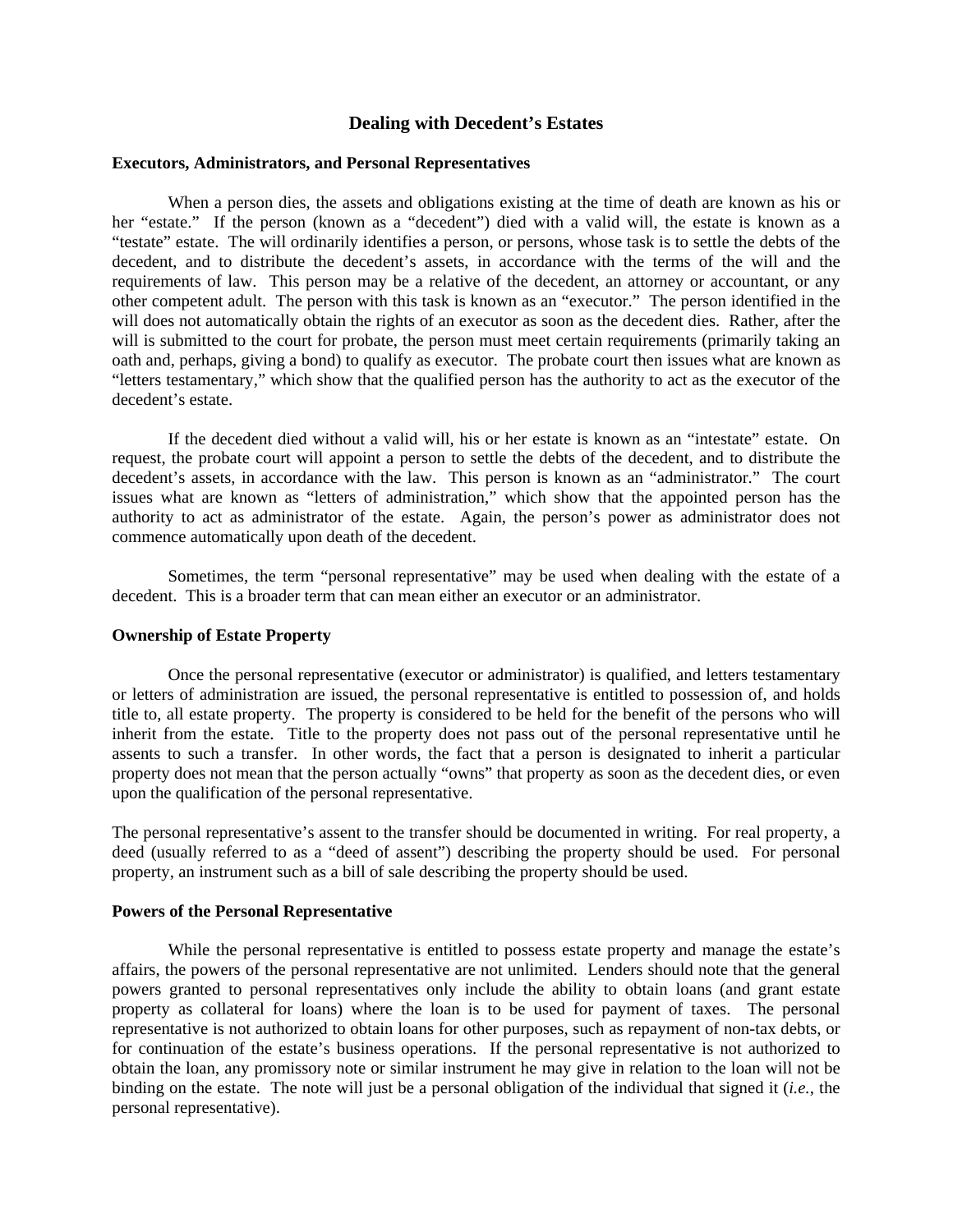Of course, this does not mean that a personal representative can never effectively obtain a loan for purposes of administering the estate. While the general powers granted by law to a personal representative do not include the power to obtain loans for non-tax purposes, a personal representative can be granted such power by the terms of a valid will or by order of the probate court. There may be specific language granting the personal representative the authority to borrow money, or there may be language granting the personal representative all powers of a trustee under Georgia law (with, perhaps, a statutory reference to O.C.G.A. § 53-12-261). Where the personal representative is granted the powers of a trustee under Georgia law, the personal representative is given authority to renew existing loans, and to obtain additional loans for purposes of paying the debts of the estate.

 When refinancing debts of the decedent or making new loans for purposes of the estate, the lender must be sure that the personal representative has authority to take that action. Again, this authority may come from the terms of the will, or from an order or similar document issued by the probate court. If the bank and personal representative are agreeable as to a refinance or new loan, but the representative does not have sufficient authority, the representative must request and obtain authority from the probate court before the loan is made. The authority must be documented, and should be carefully reviewed by the bank. Otherwise, the estate may not be obligated on the new loan.

# **Special Statutory Rule for Accounts of Intestate Decedents**

 As described above, the general rule is that title to all property of the decedent passes to the personal representative, and not directly to the heirs or beneficiaries of the decedent. However, the Georgia legislature recognized that in many cases where a bank customer dies without a will, the customer's family may not find it cost-efficient to have the court appoint an administrator and conduct a formal administration of the debts and assets of the estate. To help in such a situation, the legislature passed a law – codified at section 7-1-239, Official Code of Georgia Annotated – which permits a bank to pay up to \$10,000 of the decedent's account balance directly to certain heirs of the decedent. The rule only applies where the customer dies without a will. If the customer has a will, then the bank should only make payment from the decedent's account at the direction of a properly appointed executor or at the direction of the court.

 Where the rule applies, the bank is permitted to pay the account balance of not more than \$10,000 to the following persons:

- 1. to the surviving spouse of the decedent;
- 2. if no surviving spouse, then to the children of the decedent, pro rata;
- 3. if no surviving spouse or children, then to the parents of the decedent, pro rata; and
- 4. if no surviving spouse, children or parents, then to the siblings of the decedent, pro rata.

Before making payment, the bank should require the payee to provide a sworn affidavit describing his relationship to the decedent, and swearing that he is unaware of any other corresponding claimant to the deposit (for example, stating that the decedent has no surviving spouse and the payee is the only child of the decedent). (*See* Appendix A for a sample Affidavit). Where the bank obtains a proper affidavit and makes payment pursuant to O.C.G.A. § 7-1-239 accordingly, it is protected from liability to heirs, distributes, creditors and other persons for the account balance paid out.

 Again, this rule only permits the bank to pay up to \$10,000 of the account balance. If the balance is greater than that amount, the bank should only pay out \$10,000 and, then, await direction from a properly appointed personal representative, or an order of the court, as to the remainder of the balance.